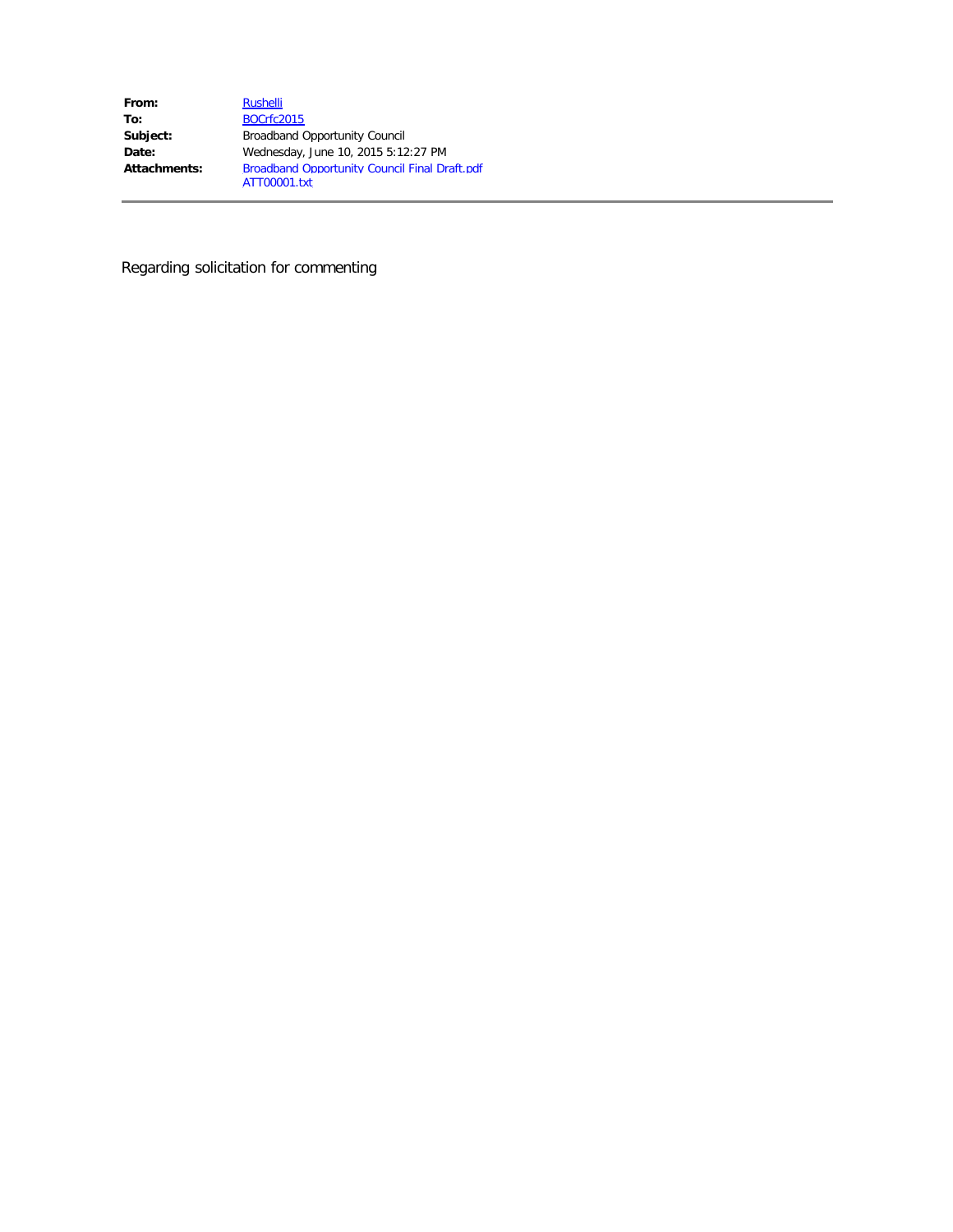To Whom It May Concern:

P.S.S. Inc. DBA Home and Business Electronics, known as HBE Internet, is a small business operating and serving Broadband Internet Services to rural areas of North West Arkansas. We respectfully submit these comments in response to the Broadband Opportunity Council's Notice and Request for comments in regards to the President's Memorandum for expanding broadband deployment and adoption by addressing regulatory barriers and encouraging investment and training.

As a small business that has survived an ever-changing business environment for three decades, and a local Broadband Wireless Internet Provider for over 18 years, we have experienced the barriers that rural communities face in keeping up with the rapid growth of technology and have high expectations that this letter will help in keeping the spotlight on these issues as well as aid in the policy making for deployment and adoption of rural broadband. As a rural Wireless Broadband Internet Service Provider, our comments are geared towards the issues specific to our rural area.

Below HBE Internet has addressed selected questions put forth by the Broadband Opportunity Council:

In response to question 1: The best resources available to rural communities are local Broadband Internet Providers. These communities would most benefit from competition because it has the potential to lower the cost of obtaining service for consumers as well as incentivize more small businesses to compete and offer better services.

In response to question 2: The Federal Government can best promote the coordination and use of federally-funded broadband assets by earmarking funding to be awarded to ground-level small businesses that are centrally located in rural areas that have the least available Broadband Services and/or lack of affordable services in those areas. These funds should be monitored by Federal Agencies as oppose to at a local level. However, policies should encourage small business partnership with cities and counties.

In response to question 4: The solutions for individuals without Broadband access in our rural area would be best solved by utilizing the existing facilities. We would recommend the Government coordinating with the local libraries that have available Broadband Internet access. Furthermore, the Executive Branch should coordinate with the local Community Center to set up public computer workstations. These facilities could be used for real world tasks as well as ongoing training for rural residents who need to have basic computer and Internet training.

In response to question 9: The Executive Branch needs to make sure that Federal Agencies understand that in most remote rural areas the competition is a Broadband Service that is either very expensive and/or has a 'cap' limit on the packages offered. When existing local Broadband Service companies can have access to affordable licensed frequencies this will create the competition that is needed in remote rural areas. Local Wireless Broadband companies need to have available "un-capped" services to satisfy the need of residents.

In response to question 24: As a small business our success in keeping up with rapid growing changes in technology depend on our ability to quickly and effectively secure frequency licenses through the FCC.